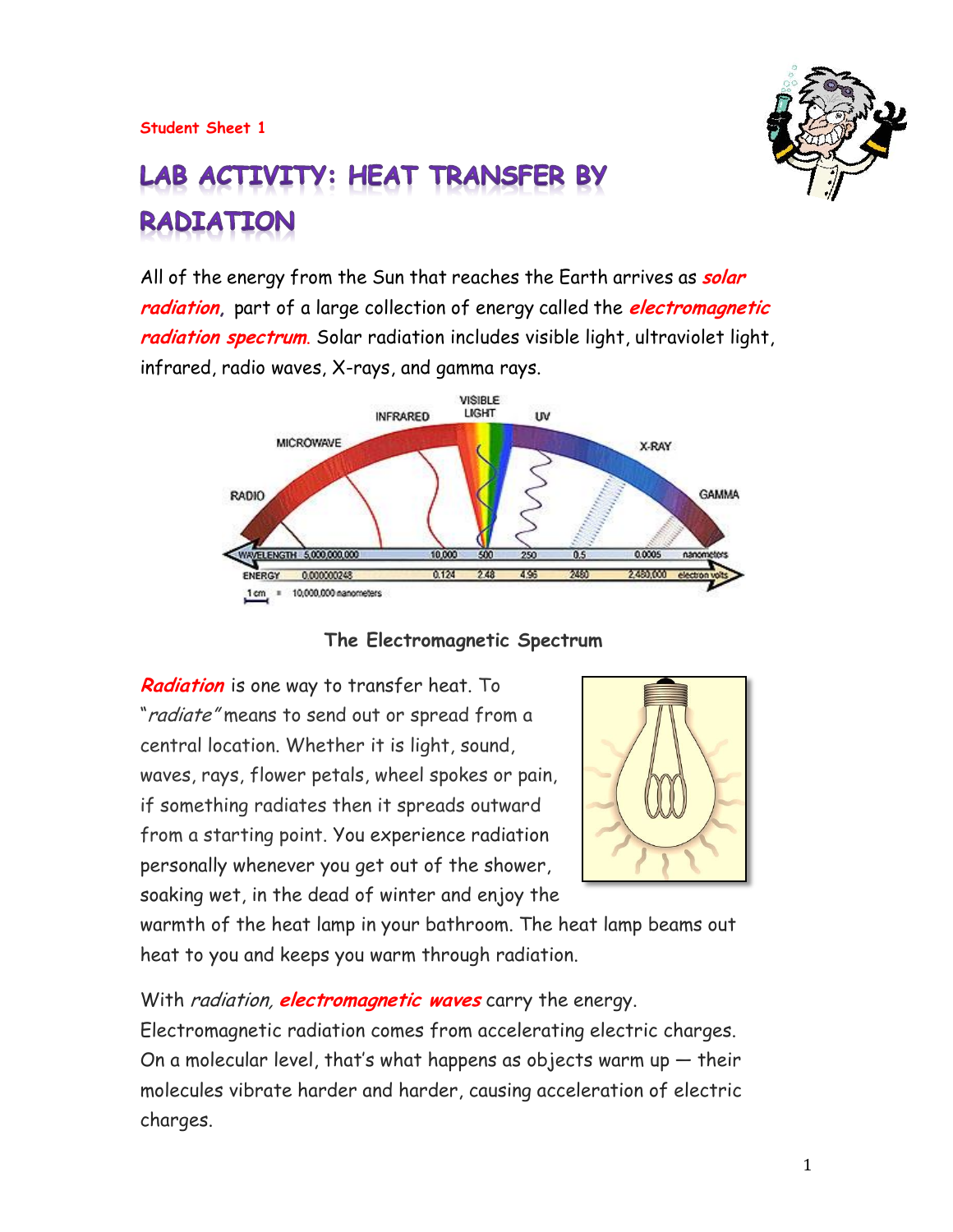Heat energy transferred through radiation is as familiar as the light of day; in fact, it is the light of day. The Sun is a huge thermal reactor about 93 million miles away. In heat transfer by radiation, energy is carried by **electromagnetic** 



**waves** from a starting point to the space surrounding it and does not involve contact with matter. The other forms of heat transfer cannot produce any of the energy that arrives to Earth through the vacuum of space. The Sun's energy gets to the Earth through radiation, which you can prove just by standing outside and letting the sun's rays warm your face on a sunny day.



Every object around you is continually radiating, unless its temperature is at **absolute zero**, at which point its molecules completely stop moving. A scoop of ice cream, for example, radiates heat, but that radiation isn't

visible as light because it's in the infrared part of the spectrum. However, it is visible to **infrared scopes**, as you've probably seen in movies or on television.

Objects emit radiation when high energy **electrons** in a high atomic level fall down to lower energy levels. The energy lost is emitted as light or electromagnetic radiation. Energy that is absorbed by an atom



causes its electrons to "jump" up to higher energy levels. All objects absorb and emit radiation. When the absorption of energy balances the emission of energy, the temperature of an object stays **constant**. If the absorption of energy is greater than the emission of energy, the temperature of an object rises. If the absorption of energy is less than the emission of energy, the temperature of an object falls.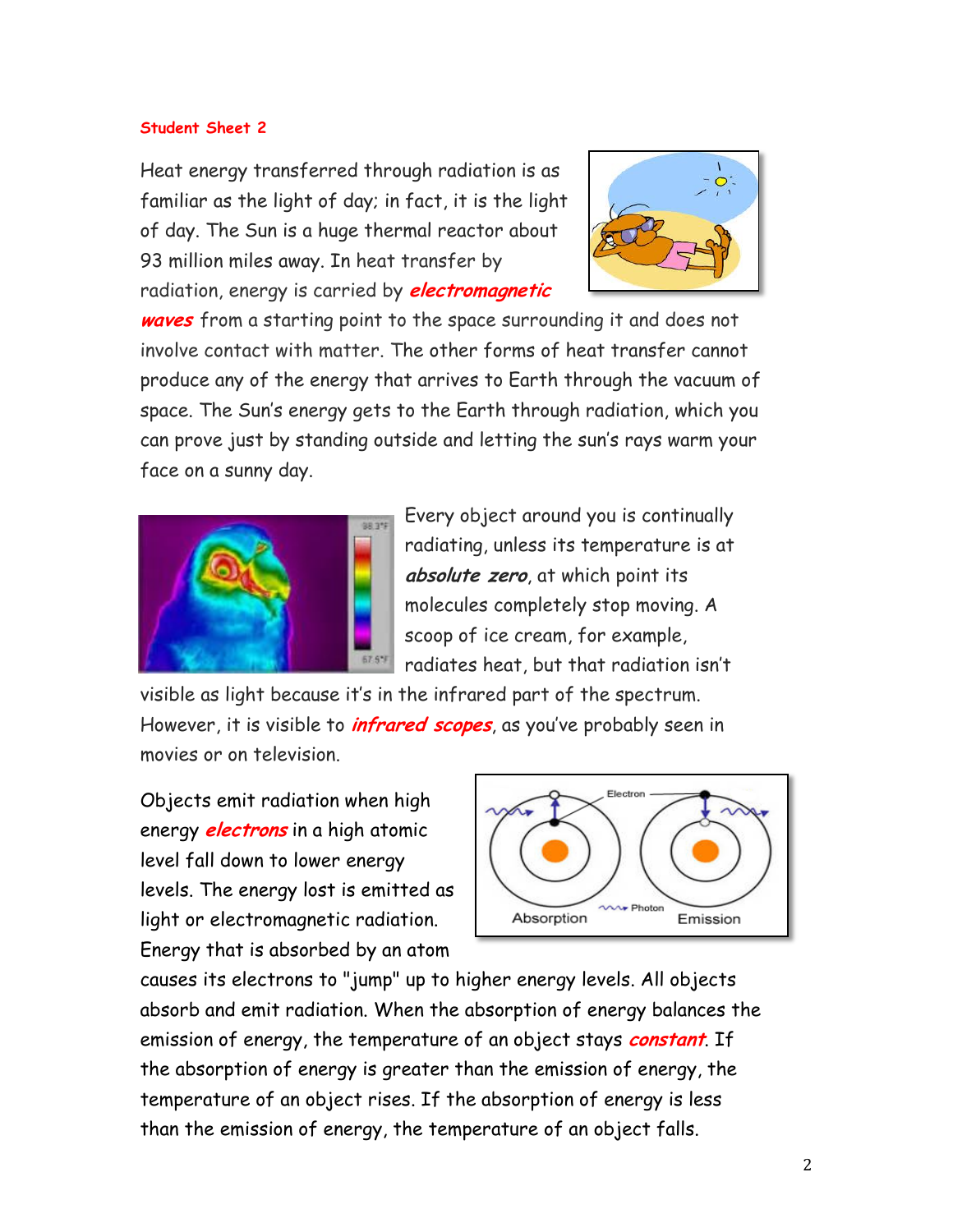# **DATA TABLE: TEMPERATURE READINGS-RADIATION**

| <b>TIME</b>             | <b>TEMPERATURE</b> |
|-------------------------|--------------------|
| <b>INITIAL</b>          |                    |
| $\overline{\mathbf{1}}$ |                    |
| $\overline{2}$          |                    |
| $\overline{\mathbf{3}}$ |                    |
| 4                       |                    |
| 5                       |                    |
| $\overline{\mathbf{6}}$ |                    |
| $\overline{\mathbf{7}}$ |                    |
| 8                       |                    |
| 8                       |                    |
| 9                       |                    |
| <b>10</b>               |                    |
| 11                      |                    |
| <u>12</u>               |                    |
| 13                      |                    |
| <b>14</b>               |                    |
| <b>15</b>               |                    |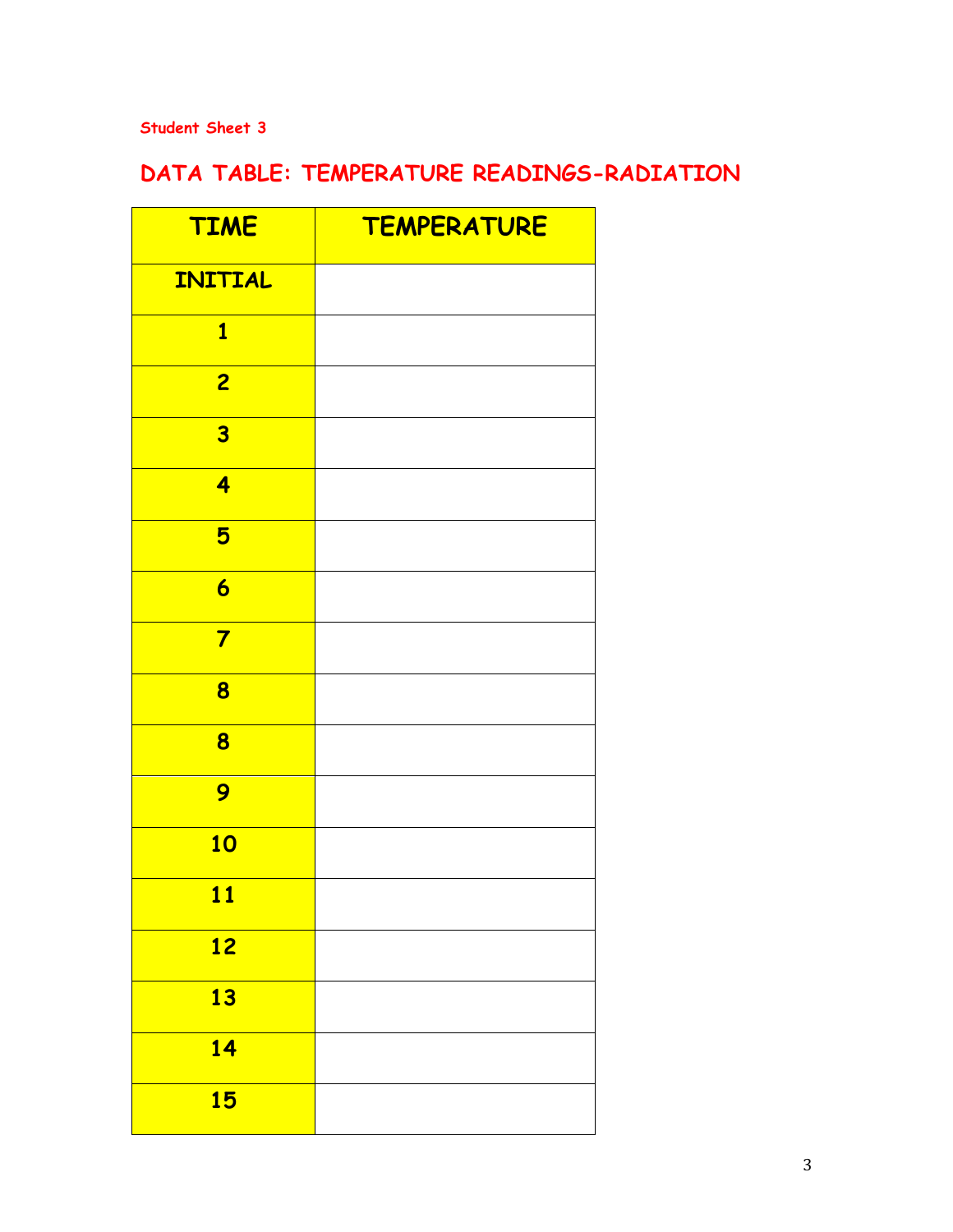## **GRAPH:**